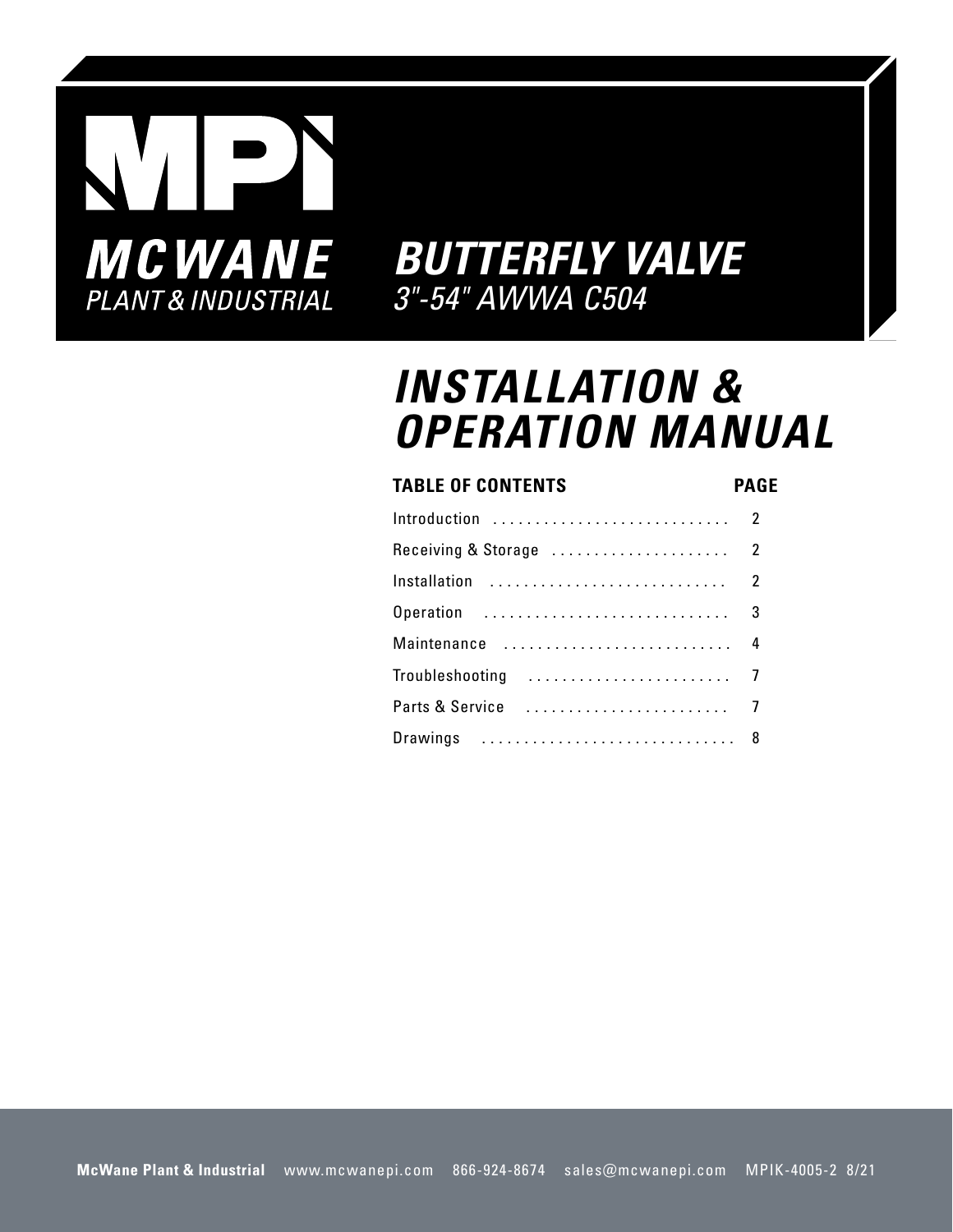### **INTRODUCTION**

 Butterfly Valves are commonly used in water transmission and distribution. This manual will provide you with the information needed to properly install, operate, and maintain the valve and to provide long service life. The rubber seat provides a 'zero leakage' alternative to the metal-seated valves. BFVs offer flow control advantages and economy vs. gate valves, which become increasingly more significant with larger sizes.

 For pump station and treatment plant applications, BFVs offer flow control advantages (such as throttling) over gate valves. BFVs are manufactured in accordance with the current version of the American Water Works Association (AWWA) C504 standard. BFVs are constructed of ductile iron, stainless steel, rubber seats & seals. The strength of ductile iron along with stainless steel components provide corrosion resistance for buried service applications.

### **RECEIVING & STORAGE**

 Inspect valves upon receipt to ensure correct material, quantity, and any optional equipment has been received. Also inspect all received equipment for any damage which may have occurred during shipment. Contact the McWane Plant & Industrial sales team to report any issues with materials received.

 Unload all valves safely to protect both the materials and workers. For valves 36" and larger, use forklifts or slings under skids. For smaller valves, do not lift valves with slings or chains around the operating shaft, operator, or through waterway. Lift these valves with eyebolts or rods through the flange holes.

 Protect the valve and operators from weather and the accumulation of dirt, rocks, and debris. Store valves indoors with the valve in the fully closed position to prevent damage to the seating surface by foreign material. When valves fitted with power operators and controls are stored, energize electric operators or otherwise protect electrical control equipment to prevent corrosion of electrical contacts due to condensation resulting from temperature variation. If outdoor storage is required valves need to be protected from weather and foreign materials.

### **INSTALLATION**

**WARNING:** Installation of valves should be performed by experienced installers. Valves should never be used as structural supports and movement into place. Valves are heavy and may include accessories or bolt on pieces which should be handled with caution.

#### **NOTE: BEFORE INSTALLING THE VALVE:**

- **1.** Prior to installation check that the valve and end joints are clean. Check for damage to the valve.
- **2.** Open and close the valve to insure proper operation.
- **3.** The Inside Diameter (ID) of the mating of the piping system should be considered BEFORE installing the valve. When BFVs open, the vane will extend into the mating piping system.

 It is recommended that valves be installed into piping system in accordance with AWWA M-11 to prevent any undue piping stress, deflection or bending that may affect the performance of the valve.

- **1.** Place valve into position carefully to avoid impact with trench walls or vault walls.
- **2.** When connecting pipe to the BFV, do not deflect the pipe to connect the valve. Do not use as a jack to pull into alignment. As much as reasonably possible, the BFV should be in an "unconstrained" position with the weight of the valve being supported independently of the pipe connection. Pipe connections can put undue stress on the valve pulling the valve body out of shape and causing it not to seal properly. This becomes increasingly important as the piping size gets larger.

#### **MECHANICAL JOINT INSTALLATION:**

When connecting BFV Mechanical Joints (MJs) bolting torques should not exceed the recommended torque limits in the appendix of AWWA C-111.

- **A.** The use of an NSF61 approved pipe grade lubricant is recommended to minimize gasket to pipe binding.
- **B.** The most important factor is pulling the gland down uniformly so that the face of the gland follower remains parallel to the face of the valve flange throughout the tightening cycle. [CONT'D]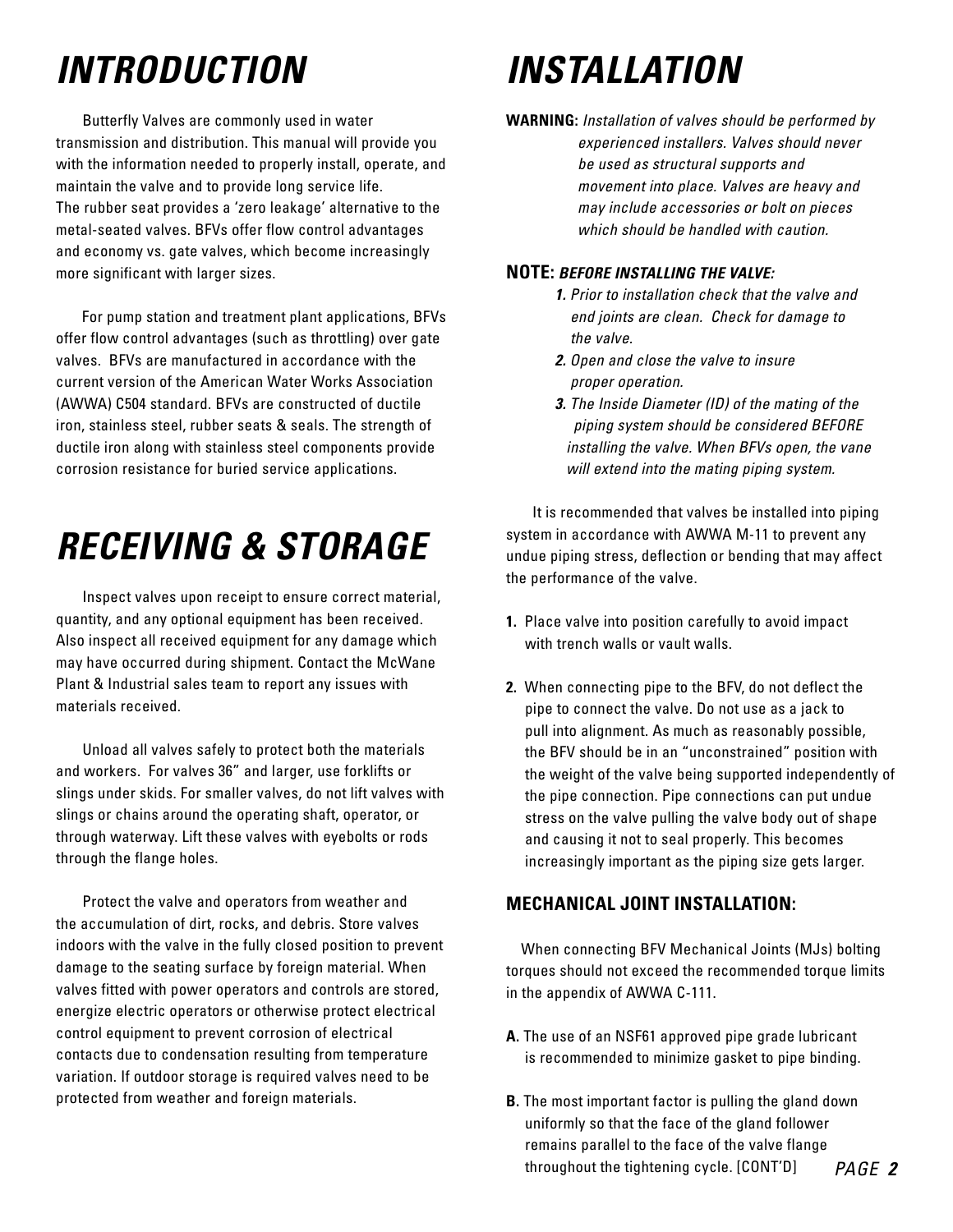The torque on the nuts should be uniform, utilizing an alternating star pattern with as many as five repetitions of tightening to assure even torque stress.

**C.** The MJ bolts should be torqued in accordance with the AWWA C111 specification. See the chart below for a quick reference. Torques in excess of the recommendations below may damage the BFV, the Mechanical Joint gland or both.

| <b>Valve</b>  |           | <b>Bolt Size</b> | <b>Range of Torque</b> |           |  |  |
|---------------|-----------|------------------|------------------------|-----------|--|--|
| <b>Size</b>   | in.       | mm.              | Ibf-ft                 | N-m       |  |  |
| 3''           | 5/8       | 15.9             | $45 - 60$              | $61 - 81$ |  |  |
| $4'' - 24''$  | 3/4       | 19.1             | 75-90                  | 102-122   |  |  |
| $30'' - 36''$ |           | 25.4             | 100-120                | 136-163   |  |  |
| $42" - 54"$   | $1 - 1/4$ | 31.8             | 120-150                | 163-203   |  |  |

\*AWWA C111-17, Table A.1, Mechanical-joint torque loads

#### **FLANGED ENDS INSTALLATION:**

- **1.** The weight of the valve should be supported independent of the pipe connection. Provisions for thrust restraint must be adequate to absorb closing thrust.
- **2.** Prior to assembly, flange faces must be cleaned to remove rust, paint runs, or other impediments to smooth surfaces.
- **3.** All bolting patterns are in accordance with ANSI B16.1. Bolt torques for flanged valves should be based on the yield strength of the bolt. Due to size and casting restrictions, BFV sizes 14" and larger have some tapped holes (instead of thru holes) in the flanges. These are located around the operator or thrust ends. The chart below shows Thread Depth / Flange Thickness, Thread Size, and # of Threaded Holes per Flange for sizes 14" and larger. **NOTE:** To determine the total required length of the stud, add this dimension to the thickness of the adjoining flange plus the thickness of the appropriate nut.

| Valve<br><b>Size</b> | <b>Thread Depth</b><br>/ Flange<br><b>Thickness</b> | <b>Thread</b><br><b>Size</b> | # of Threaded<br><b>Holes</b> per<br><b>Flange</b> |
|----------------------|-----------------------------------------------------|------------------------------|----------------------------------------------------|
| 14"                  | $1 - 3/8"$                                          | 1"-8 UNC                     |                                                    |
| 16"                  | $1 - 7/16"$                                         | 1"-8 UNC                     |                                                    |
| 18"                  | $1 - 9/16"$                                         | 1-1/8"-7 UNC                 |                                                    |
| 20"                  | $1 - 11/16"$                                        | 1-1/8"-7 UNC                 |                                                    |
| 24"                  | $1 - 7/8"$                                          | 1 1/4"-7 UNC                 |                                                    |
| 30"                  | $2 - 1/8"$                                          | 1 1/4"-7 UNC                 | 41                                                 |

| Valve<br><b>Size</b> | <b>Thread Depth</b><br>/ Flange<br><b>Thickness</b> | <b>Thread</b><br><b>Size</b> | # of Threaded<br><b>Holes</b> per<br><b>Flange</b> |
|----------------------|-----------------------------------------------------|------------------------------|----------------------------------------------------|
| 36"                  | $2 - 3/8"$                                          | 1 1/2"-6 UNC                 |                                                    |
| 42"                  | $2 - 5/8"$                                          | 1 1/2"-6 UNC                 |                                                    |
| 48"                  | $2 - 3/4"$                                          | 1 1/2"-6 UNC                 |                                                    |
| 54"                  | 3"                                                  | 1 3/4"-5 UNC                 | 12                                                 |

- **4.** If it is determined to use a bolt rather than a stud, add the tapped bore dimension plus the adjoining flange dimension to acquire the required bolt length. (Bolt length as measured from the base of the bearing surface - or head - to the end of threads). Check the adjoining fitting and flange clearances to confirm there is enough room to swing the bolt into place.
- **NOTE:** Butterfly valves should not be installed at a dead end or near a bend in a pipeline without proper & adequate restraint to support the valve and prevent it from blowing off the end of the line. It is good engineering practice to consider whether thrust blocks, restrained joints, or other means of restraint are needed on or adjacent to valves on pipelines and/or where unusual conditions exist, such as high internal pressures, adjacent fittings, or unsuitable soils. Buried valves installed with valve boxes shall be installed so that the valve box does not transmit shock or stress to the valve operator as a result of shifting soil or traffic load.

### **OPERATION**

 Operational criteria for rubber seated BFV are covered in the appendix section of AWWA C504. DO NOT operate any valve at pressures above the rated pressure of the valve. DO NOT exceed 300 ft-lbs input torque on operation with wrench nuts and do not exceed 200 lb. rim pull for handwheel or chainwheels against the Open or Closed Stops.

 Do not remove a BFV operator while under flow and pressure. Without an operator in place holding the vane, a BFV will try to close in the presence of flow and can create a hazardous water hammer situation. BFVs can be operated manually by rotating the handwheel, chainwheel, or nut. Do not force the handwheel, chainwheel, or nut to close faster. This can cause damage to the gearing.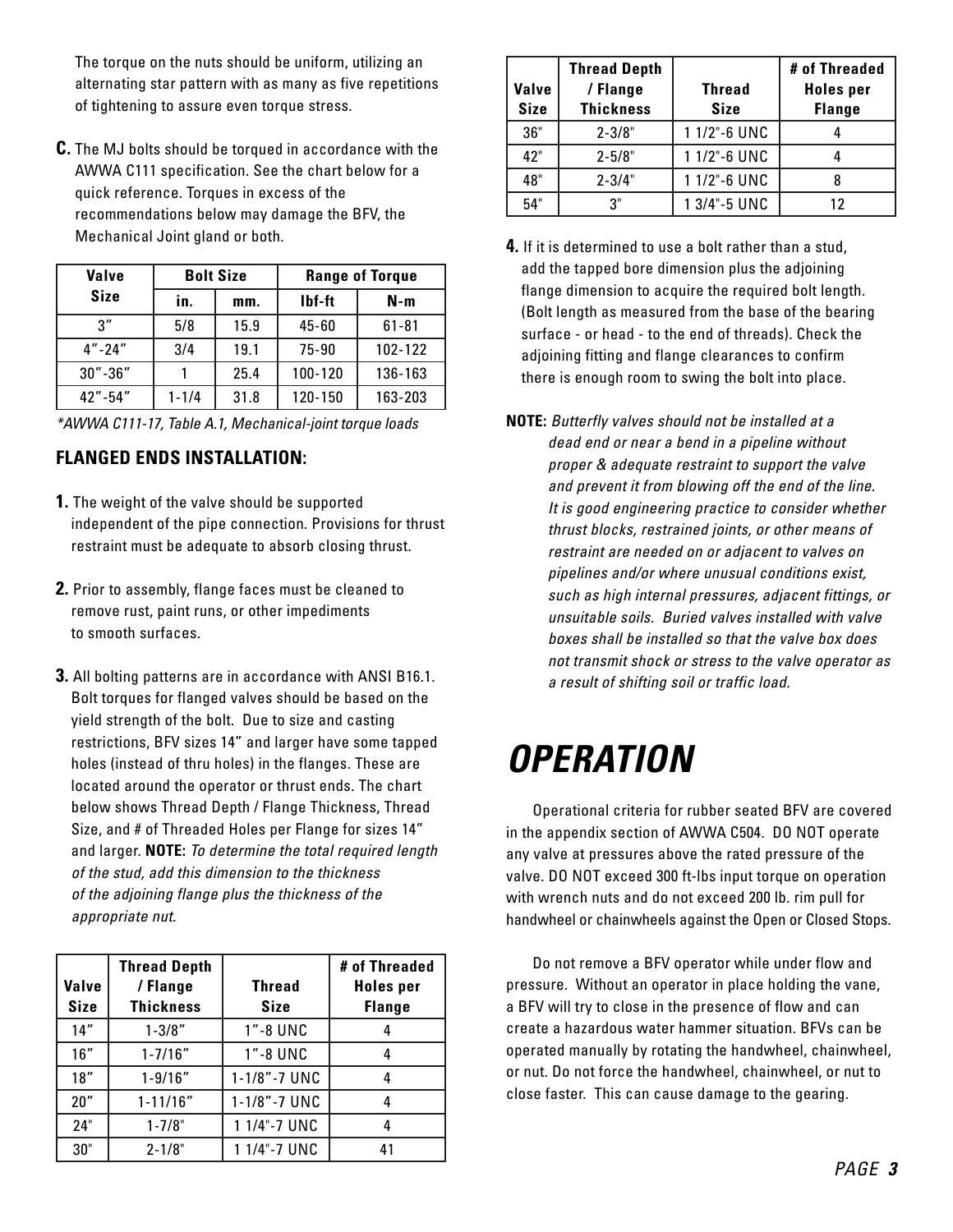BFV traveling nut operators are designed to Open and Close the valve at LESS THAN 150ft-lbs. of input torque. Torque in excess of these limits may damage the valve or operator or both. Maintenance personnel should be aware of the type of operators being used before actuating the valves.

 Cylinder operators are base mounted and operated automatically by pneumatic or hydraulic pressure to either side of the power cylinder. Cylinder operators use solenoid valves to direct fluid to the cylinder ports based on electrical power signals.

 Motor actuators are designed to open and close the valve through its ¼ turn of rotation. They contain gearing that slowly moves the valve from open to close position. Electrical controls are included in the motor actuator for local electrical control. The positioning of the valve disc will be done by limit switches in the motor actuator. Instructions for adjustment of limit switches or mechanical stops can be found in the motor manual.

 BFVs can be automated to suit virtually all control even those with very specific design criteria.

### **MAINTENANCE**

 Before any maintenance or service work is conducted on a BFV, whether above or below ground, all potential safety issues should be considered. Prior to maintenance, properly identify the BFV model and its operator then obtain the correct service information.

Annual maintenance of the BFV includes the following:

- **1.** Cycle the valve to verify operation and no interference in line.
- **2.** Close the valve and check for any leaks.

#### **VANE SEAT RING ADJUSTMENT Sizes 3"-54":**

- **1.** If there is a small leak at a specific location around the circumference of the vane, this may be corrected by adjusting the Vane Ring Bolts on the Vane.
- **2.** Before attempting to adjust the bolts, open the valve fully and inspect the Vane Ring for any mechanical damage to the rubber (a cut or tear or similar damage).
- **3.** Once confirmed that the Vane Ring is in good condition, be sure to make sure that the seating area is clean and free from any debris.
- **4.** Move the vane to the fully closed position and confirm that the vane is level with the stainless-steel seat in the valve body. **NOTE:** Make sure that the seating area has been lubricated with an NSF61 approved lubricant. If the vane is not level with the seat is not level:
	- **A.** If a Traveling Nut Operator is being used, skip to Section – Vane Level Adjustment.
	- **B.** If a third-party operator is being used, consult the Operator Manual for how to adjust the end stops of the operator.
- **5.** After Steps 2, 3 & 4 have been verified, if there is still water leaking in the seat area, determine the location of the leakage.
	- **A.** Using a Torque wrench (wrench should be in "in-lb." readings), determine the approximate torque of the bolts around the leak.
	- **B.** Using a measured torque amount, increase the torque wrench setting by 20in-lbs.
	- **C.** Re-torque 3 to 5 of the bolts around the leak. Repressure test the valve.
	- **D.** If the valve still leaks, this step can be done once more.
	- **E.** If the valve still leaks after the second attempt, the Vane Seat Ring may need replacement.

| <b>Valve Size</b> | <b>Vane Ring Bolt</b><br><b>Wrench Size</b> | <b>Max Vane Ring</b><br><b>Torque</b> |
|-------------------|---------------------------------------------|---------------------------------------|
| $3'' - 12''$      | 7/16" Hex Head Bolt                         | $150$ in-Ibs.                         |
| $14" - 24"$       | 9/16" Hex Head Bolt                         | $220$ in-Ibs.                         |
| $30" - 54"$       | 7/32" Allen Key Bolt                        | $220$ in-Ibs.                         |

#### **VALVE SEAT RING REPLACEMENT:**

 The BFV's design complies with the AWWA C504 Appendix guidance that "permits field adjustment or replacement of rubber seats when leakage occurs past the disc." The rubber seat can be replaced without removal of the shaft & vane assembly. This can be accomplished at the installation site for all valve sizes with standard tools. Assuming the maintenance staff can safely access the Vane Seat Ring side of the valve, this can be done with the valve still in the line.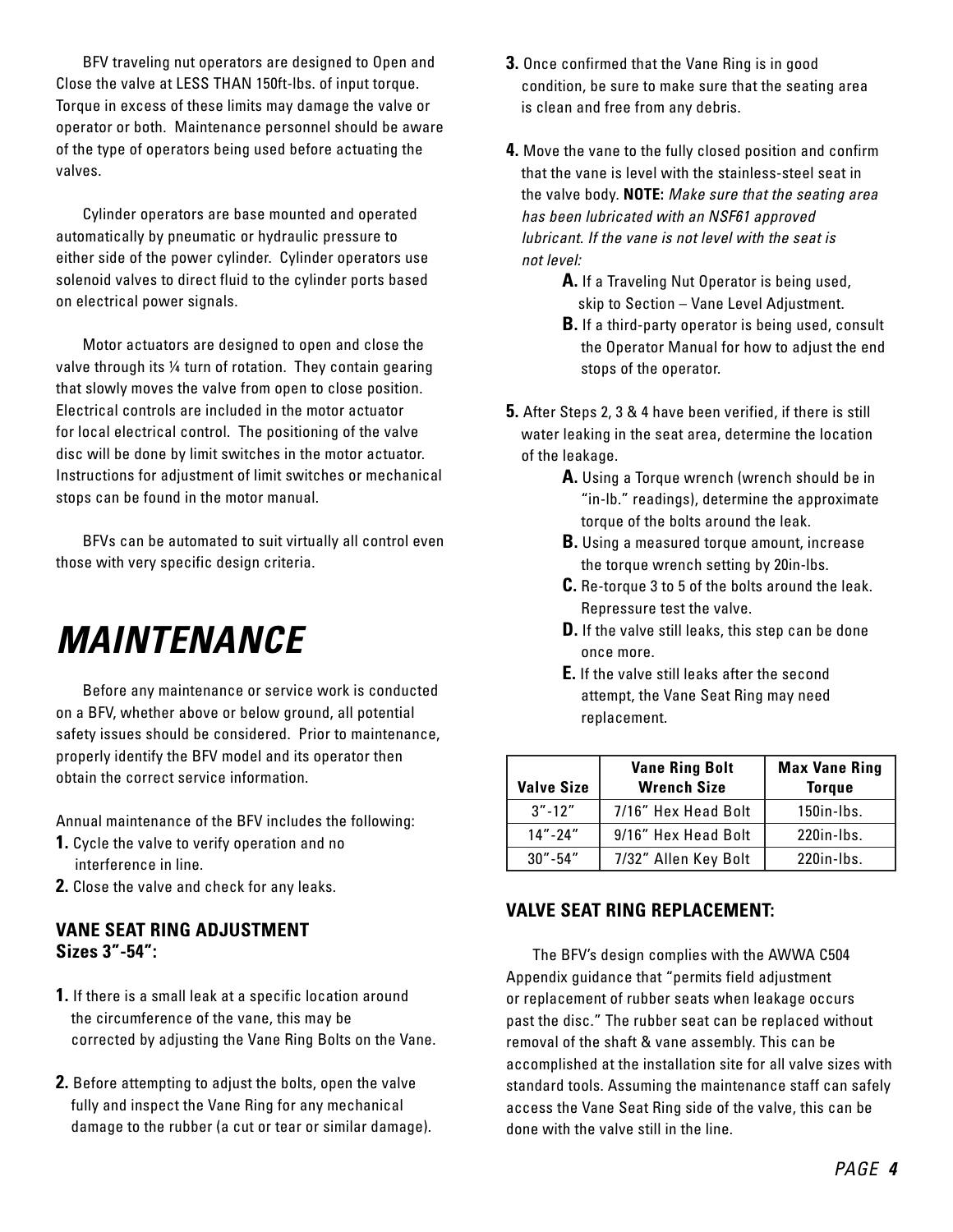### **Removal of Existing Seat Ring - Sizes 3"-24":**

- **1.** With vane in the closed position, remove seat retention screws.
- **2.** Open valve approximately 20 degrees to remove the seat. **NOTE:** For 3" thru 24" valves, the Vane Ring Rubber is molded to the stainless-steel insert. They are one unit and can only be removed from the valve as one piece.
- **3.** Lift the near side seat edge up from the seat recess area and, using a rubber mallet or hammer & block of wood, tap lightly on the seat edge to bump the Vane Seat Ring away from the recess area of the vane.
- **4.** Gently work the Vane Seat Ring free, keeping in mind that resistance may be encountered at areas of contact near the shaft locations. (Forcible removal may damage the seat and prohibit reuse, if desired.)
- **5.** Clean any debris, grease, or coating material from seat recess on vane and from stainless steel seating surface in the valve body.

#### **Installation of New Seat - Sizes 3"-24":**

- **1.** With the existing vane seat ring removed and the seating area cleaned of any debris and raised (or rough) surfaces smoothed, move the vane to the close position. Make sure the vane is level in the valve body. (If vane is not level, refer to– VANE LEVEL ADJUSTMENT)
- **2.** Fully lubricate the stainless-steel body seat with an NSF61 approved grease or pipe lubricant. Use extra lubricant at contact area near the shaft locations. Fully lubricate the rubber portion of the new Vane Seat Ring. Lay the Vane Seat Ring on vane, aligning the vane ring bolt holes in the vane and seat ring as best as possible. Gently tap the seat ring with a rubber mallet or with a block of wood to push the ring into place.
- **3.** Once the Vane Seat Ring is in the seat recess, the bolts holes can be further aligned. Using self-locking seat adjusting screws, place screws in all the seat vane ring bolt holes. By hand, make sure that the screws are threaded into the holes to secure the seat to the vane. Do not begin compression of the rubber seat at this point.
- **4.** For 3" thru 12" BFVs:
	- **A.** Set the torque wrench to 90in-lbs, torque all of the bolts down to 90in-lbs in an alternating star pattern as shown in the picture below.
	- **B.** Increase the setting on the torque wrench to 110in-lbs and repeat the process.
	- **C.** Pressure test the valve. If the valve holds the rated pressure, then the process is done.
	- **D.** If the valve does not hold the rated pressure, then increase the setting on the torque wrench to 130in-lbs and repeat the pressure test. Again, if the valve holds the rated pressure, then the process is done.
	- **E.** If the valve does not hold, increase the setting on the torque wrench to 150in-lbs, and a repeat the process.
	- **F.** If the valve holds the rated pressure, then the process is done. If the valve still does not hold pressure, then consult the factory.
- **5.** For 14" thru 24" BFVs:
	- **A.** Set the torque wrench to 160in-lbs, torque all of the bolts down to 160in-lbs in an alternating star pattern.
	- **B.** Increase the setting on the torque wrench to 180in-lbs and repeat the process.
	- **C.** Pressure test the valve. If the valve holds the rated pressure, then the process is done.
	- **D.** If the valve does not hold the rated pressure, then increase the setting on the torque wrench to 200in-lbs and repeat the pressure test. Again, if the valve holds the rated pressure, then the process is done.
	- **E.** If the valve does not hold, increase the setting on the torque wrench to 220in-lbs, and repeat the process.
	- **F.** If the valve holds the rated pressure, then the process is done. If the valve still does not hold pressure, then consult the factory.
- **6.** Retest the valve as necessary in accordance with AWWA C504 sec. 5.2.2.2.

### **3" thru 24" Service Details**

- **1.** Parts Required:
	- **A.** Vane Seat Ring
	- **B.** Seat Ring retention screws- with
	- pre-applied 'nylock'
	- **C.** NSF61 approved Lubricant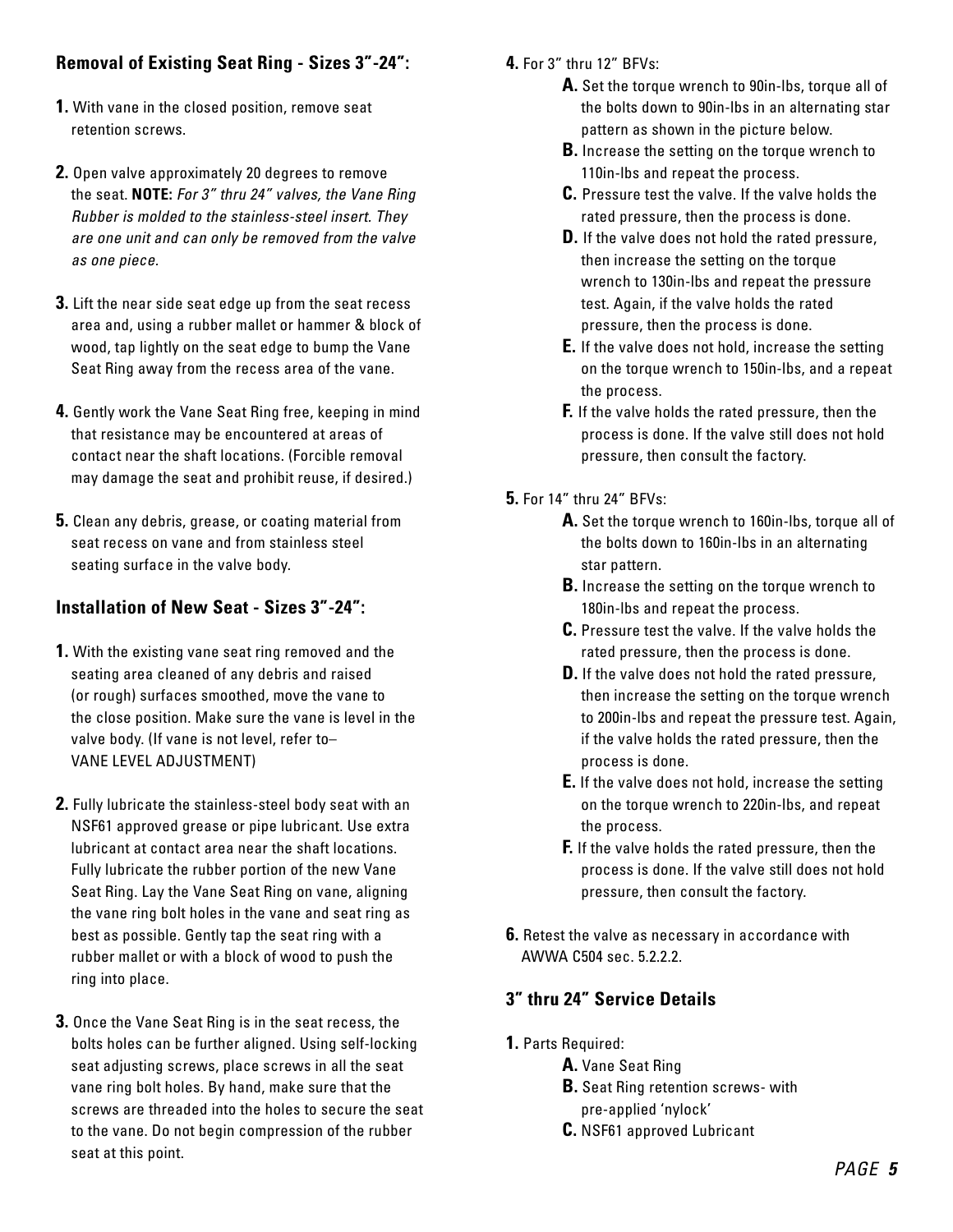- **2.** Tools Required:
	- **A.** 7/16" socket for valve sizes 3" thru 12", 9/16" socket for valve sizes 14" thru 24"
	- **B.** An adjustable torque wrench with in-lb settings up to 250in-lbs NOTE: It is not recommended to use a torque wrench with ft-lbs increments.
	- **C.** Screwdriver
	- **D.** Rubber mallet or hammer with wood block.

#### **30" thru 54" Service Details**

- **1.** With vane in the closed position, remove seat ring retention screws.
- **2.** Remove the stainless-steel clamp ring segments from the valve. For 30" and larger valves, these are not bonded to the rubber Vane Seat Ring.
- **3.** Open valve approximately 20 degrees to remove the rubber Vane Seat Ring.
- **4.** Lift the near side seat edge up from the vane recess area and, using a rubber mallet or hammer & block of wood, tap lightly on the seat edge to bump the Vane Seat Ring away from the recess area of the vane.
- **5.** Gently work the Vane Seat Ring free, keeping in mind that resistance may be encountered at areas of contact near the shaft locations. (Forcible removal may damage the seat and prohibit reuse, if desired.)
- **6.** Clean any debris, grease, or coating material from seat recess on vane and from stainless steel seating surface in the valve body.

### **30" thru 54" Installation of New Seat**

- **1.** With the existing Vane Seat Ring removed and the seating area cleaned of any debris and any raised (or rough) surfaces smoothed, move the vane to the close position. Make sure the vane is level in the valve body. (If the vane is not level, refer to VANE LEVEL ADJUSTMENT)
- **2.** Fully lubricate the stainless-steel body ring and the new rubber seat ring with an NSF61 approved lubricant. Use extra lubricant at contact area near the shaft locations. Lay the new rubber Vane Seat Ring on vane, aligning the vane ring bolt holes. It is recommended to push the rubber Vane Seat Ring into place by hand.
- **3.** Once the rubber seat ring is in place, put the clamp ring segments can be put into place, aligning the bolt holes in the clamp ring with the bolt holes rubber vane ring.
- **4.** Using self-locking seat adjusting screws, install the screws through the clamp ring, through the Vane Seat Ring and into the threaded holes in the vane. This should be done by hand to make sure that the bolts are in the threaded holes and are not cross-threaded. Do not begin compression of the rubber seat at this point.
- **5.** To tighten the Vane Sear Ring vane ring down:
	- **A.** Set the torque wrench to 160in-lbs, torque all the bolts down to 160in-lbs. in an alternating star pattern.
	- **B.** Increase the setting on the torque wrench to 180in-lbs and repeat the process.
	- **C.** Pressure test the valve. If the valve holds the rated pressure, then the process is done.
	- **D.** If the valve does not hold the rated pressure, then increase the setting on the torque wrench to 200in-lbs and repeat the pressure test. Again, if the valve holds the rated pressure, then the process is done.
	- **E.** If the valve does not hold, increase the setting on the torque wrench to 220in-lbs, and a repeat the process.
	- **F.** If the valve holds the rated pressure, then the process is done. If the valve still does not hold pressure, then consult the factory.
- **6.** Retest the valve as necessary in accordance with AWWA C504 sec. 5.2.2.2.

### **30" thru 54" Service Details**

- **1.** Parts Required:
	- **A.** Vane Seat Ring
	- **B.** Seat Ring retention screws- with
		- pre-applied 'nylock'
	- **C.** NSF61 approved Lubricant
- **2.** Tools Required:
	- **A.** 7/32" socket for valve sizes 30" thru 54"
	- **B.** 9/16" socket for valves sizes 60" thru 72"
	- **C.** An adjustable torque wrench, with in-lb settings up to 250in-lbs. **NOTE:** It is not recommended to use a torque wrench with ft-lbs increments.
	- **D.** Screwdriver
	- **E.** Rubber mallet or hammer with wood block.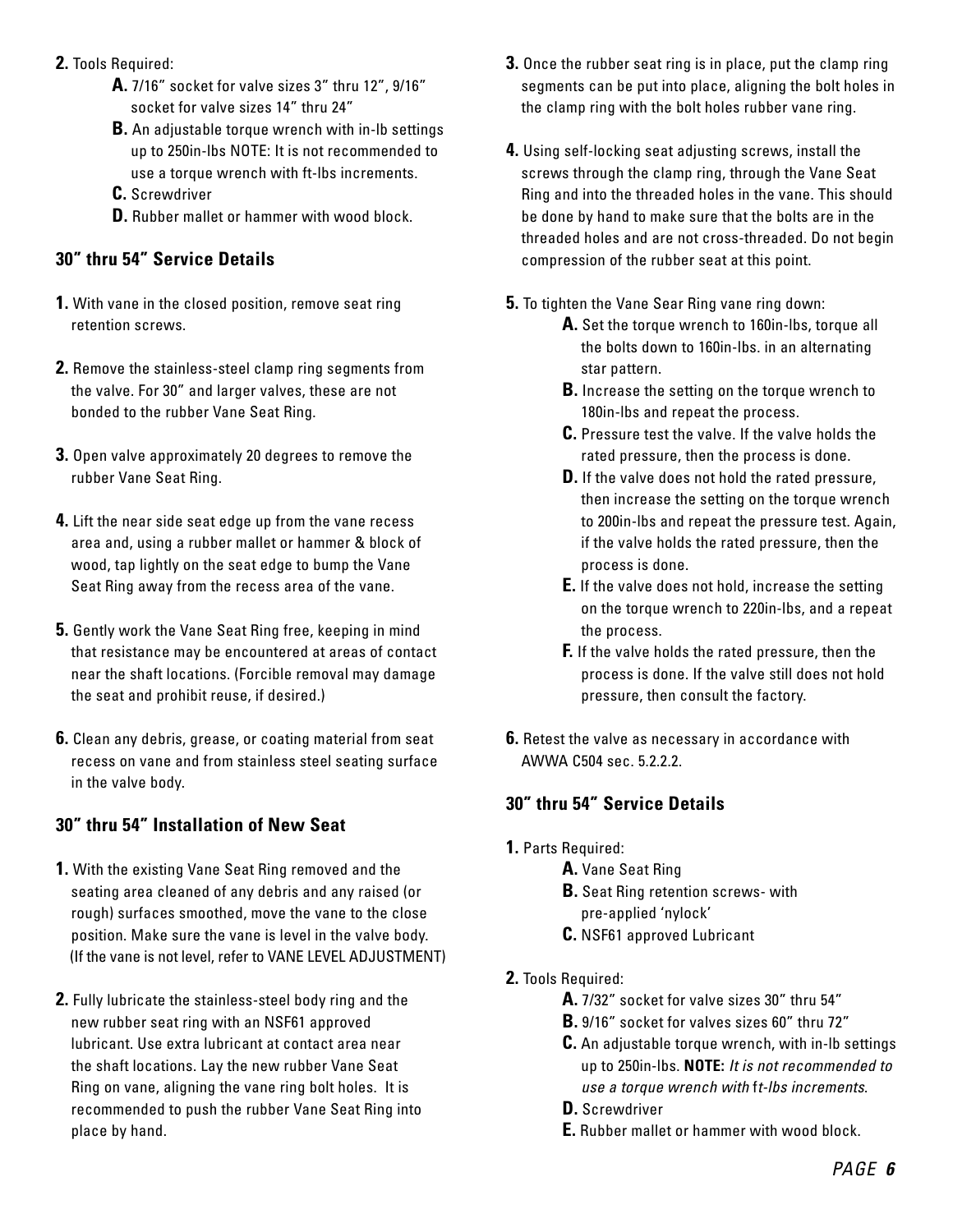#### **VALVE LEVEL ADJUSTMENT:**

 BFVs, 3" thru 42", are generally equipped with a mechanical traveling nut operator. The operator lever adjustment is set during the production/testing process and the valve pressure tested in both directions for proper sealing at full closure. As a result, field adjustment is rarely required.

#### **Vane Level Adjustment Procedure -**

**Sizes 3"-12" BFV's:** Call your MPI inside sales representative for the current procedure.

**Sizes 14"-42" BFV's:** An external locking bolt adjustment feature was added to BFVs in 1998.

- **1.** Loosen the Lock Nut retaining the Hex Head Bolt. (For open left valves, the closure adjustment is located near the op nut or handwheel)
- **2.** Turn the Hex Head Bolt so that it moves outward from the Operator Housing. Do not unthread the Hex Head Bolt to where it comes out of the housing. Normally, 1 to 3 turns are sufficient.
- **3.** Using the Op Nut or Handwheel, level the valve as needed. Assuming the valve itself is level, a small Carpenter's level can be placed on the vane to set the level.
- **4.** Once the vane is level, turn the Hex Head Bolt inward until it firmly contacts the Lever.
- **5.** Holding the Hex Head Bolt with a wrench (so that it does not move), tighten Lock Nut against the Housing to lock the Hex Head Bolt in place.
- **6.** Move the vane out of the seat area and then back into the seat to confirm that the adjustment leveled the vane.

#### **Vane Level Adjustment Procedure - Sizes 48"-54" BFV's**

 MPI does not manufacture a traveling nut operator for valves this size. Third-party worm gears are normally provided for valves of this size. For maintenance and adjustment procedures for these types of operators, please contact the manufacturer of the gear.

### **TROUBLESHOOTING**

| <b>PROBLEM</b>                               | <b>CAUSE</b>                                  | <b>SOLUTION</b>                                                                                     |
|----------------------------------------------|-----------------------------------------------|-----------------------------------------------------------------------------------------------------|
| Valve leaks<br>when                          | Disc not fully closed or<br>past fully closed | Adjust actuator closed position<br>stop                                                             |
| closed                                       | Disc edge wear or<br>damage                   | Clean and/or replace disc edge                                                                      |
|                                              | Rubber seat wear or<br>damage                 | Adjust or replace valve seat                                                                        |
| Chainwheel<br>jam                            | Poorly fitting chain                          | Replace with correct chain                                                                          |
| <i><b>Valve hard</b></i><br>to operate       | Foreign material in<br>valve                  | Remove obstructions                                                                                 |
|                                              | Corroded actuator parts                       | Clean and grease actuator                                                                           |
|                                              | Loose Actuator                                | Apply locking compound and<br>tighten bolts                                                         |
| Internal<br>operator<br>obstruction          | Debris in threaded<br>components              | Work Input shaft in the open or<br>closed direction several times<br>until full travel is permitted |
| Internal to<br>the Valve                     | Vane interference                             | Remove valve from line to<br>modify mating pipe ID                                                  |
| <i><b>Obstruction</b></i>                    | Internal obstruction                          | Access vane and physically<br>remove obstruction                                                    |
| <b>External</b><br><i><b>Obstruction</b></i> | Op. nut interference                          | Check Op. Nut clearances in<br>buried service valve boxes                                           |
|                                              | <b>Binding of operational</b><br>accessories  | Adjust as needed to resolve<br>binding                                                              |
|                                              | Thrust plate not<br>mounted securely          | Fully thread the input shaft<br>into the operator housing and<br>tighten                            |

\*\*Inspection for the above should be done semi annually at a minimum.

### **PARTS & SERVICE**

 Parts and service are available from your local representative or the factory. For availability and pricing of spare parts please contact the MPI sales team:

#### **McWane Plant & Industrial**

www.mcwanepi.com Phone: 866-924-8674 Email: sales@mcwanepi.com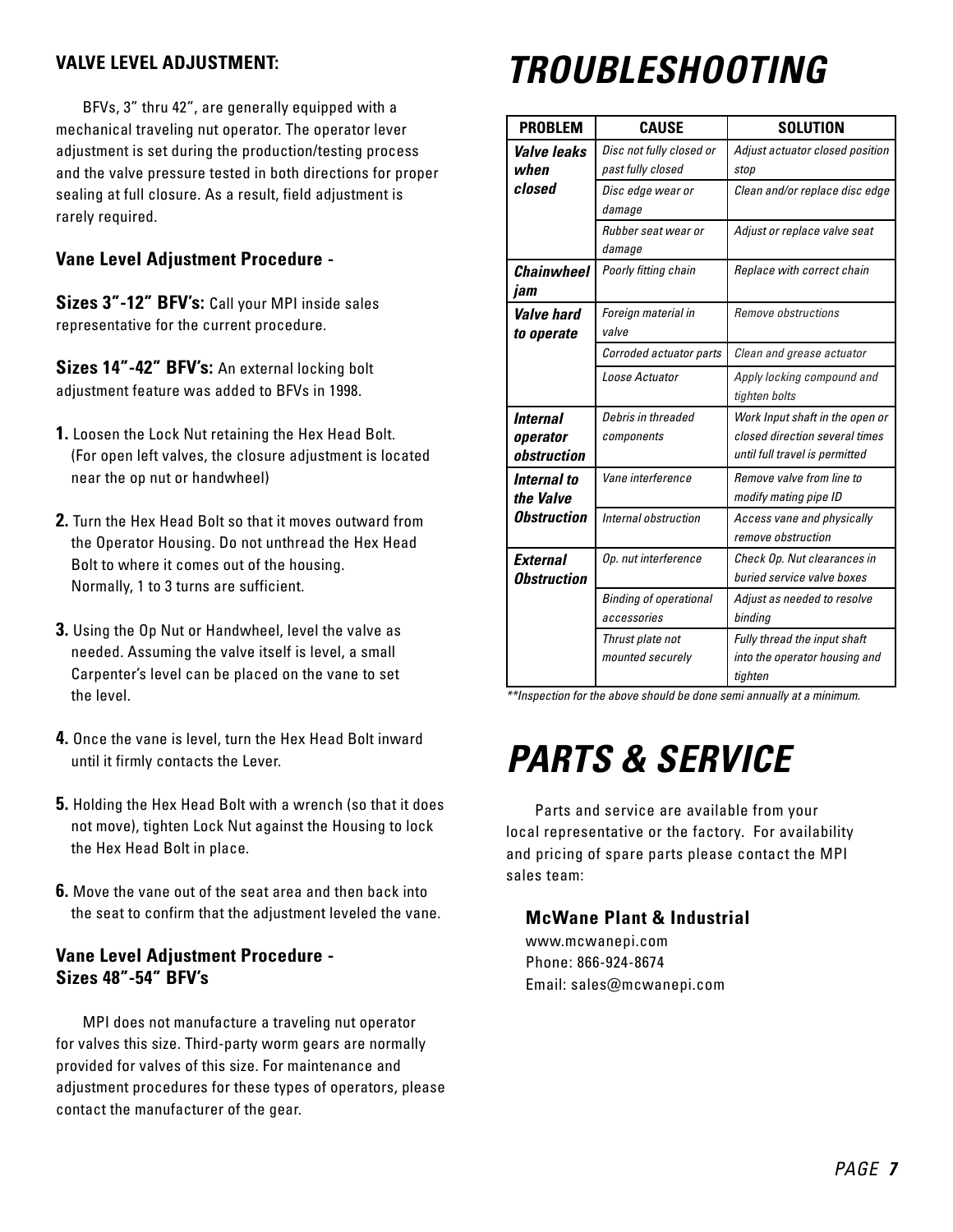### **STYLE 4500, CLASS 150 BUTTERFLY VALVE WITH FLANGED ENDS, SIZE 3" - 12"**





| <b>ITEM</b>    | <b>PART NAME</b>                 | <b>MATERIAL</b>                                               |
|----------------|----------------------------------|---------------------------------------------------------------|
| 1              | Body, Valve                      | Cast Iron, A-126, Class B with 316 Stainless Steel Seat       |
| $\overline{2}$ | Vane                             | Cast Iron, A-126, Class B                                     |
| 3              | Cover, End                       | Cast Iron, A-126, Class B                                     |
| 4              | Seat Ring, Vane                  | <b>EPDM</b> with 304 Stainless Steel Insert                   |
| 5              | Shaft                            | 304 Stainless Steel, ASTM A-276                               |
| 6              | 0-Ring, Body                     | Buna-N                                                        |
| 7              | Bearing, Body                    | Nylatron GS Nylon                                             |
| 8              | Stud                             | A307 Steel (Standard) / 304 SS (Optional) / 316 SS (Optional) |
| 9              | Nut, Heavy Hex                   | A307 Steel (Standard) / 304 SS (Optional) / 316 SS (Optional) |
| 10             | Socket Screw, Flat Head Hex      | Stainless Steel, 18-8                                         |
| 11             | Capscrew, Hex                    | Stainless Steel, 18-8 with Nylok Insert                       |
| 12             | Capscrew, Hex                    | A307 Steel (Standard) / 304 SS (Optional) / 316 SS (Optional) |
| 13             | Capscrew, Seal                   | Acetal                                                        |
| 14             | <b>Thrust Disk</b>               | Acetal                                                        |
| 15             | <b>O-Ring Cartridge, Inside</b>  | Buna-N                                                        |
| 16             | <b>O-Ring Cartridge, Outside</b> | Buna-N                                                        |
| 17             | <b>Grooved Pin</b>               | 303 Stainless Steel                                           |
| 18             | <b>O-Ring, Grooved Pin</b>       | Buna-N                                                        |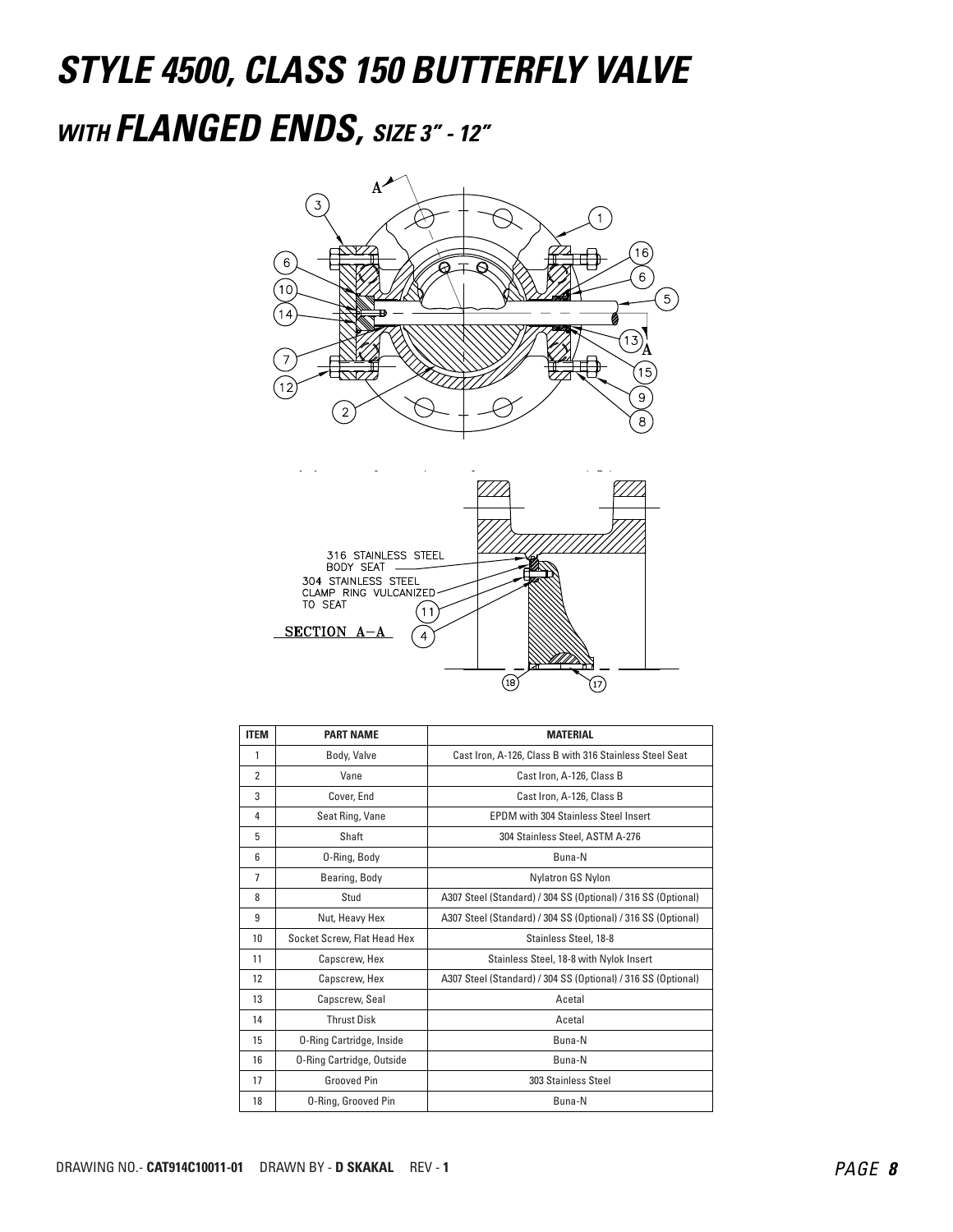## **STYLE 4500, CLASS 150 BUTTERFLY VALVE WITH FLANGED ENDS, SIZE 14" - 24"**





| <b>ITEM</b>    | <b>PART NAME</b>     | <b>MATERIAL</b>                                               |
|----------------|----------------------|---------------------------------------------------------------|
| 1              | Body, Valve          | Cast Iron, A-126, Class B with 316 Stainless Steel Seat       |
| $\overline{2}$ | Vane                 | Cast Iron, A-126, Class B                                     |
| 3              | Cover, End           | Cast Iron, A-126, Class B                                     |
| 4              | Seat Ring, Vane      | <b>EPDM</b> with 304 Stainless Steel Insert                   |
| 5              | Shaft, Operator      | 304 Stainless Steel, ASTM A-276                               |
| 6              | Shaft, Thrust        | 304 Stainless Steel, ASTM A-276                               |
| $\overline{1}$ | <b>Bushing</b>       | <b>Reinforced Teflon</b>                                      |
| 8              | Stud                 | A307 Steel (Standard) / 304 SS (Optional) / 316 SS (Optional) |
| 9              | Nut, Hex             | A307 Steel (Standard) / 304 SS (Optional) / 316 SS (Optional) |
| 10             | Torque Plug, Shaft   | 304 Stainless Steel, ASTM A-276                               |
| 11             | Capscrew, Hex        | Stainless Steel, 18-8 with Nylok Insert                       |
| 12             | Bolt, Hex Head       | A307 Steel (Standard) / 304 SS (Optional) / 316 SS (Optional) |
| 13             | O-Ring, End Cover    | Buna-N                                                        |
| 14             | Shaft Seal           | Buna-S                                                        |
| 15             | Seal Ring            | Steel, C-1018                                                 |
| 16             | <b>Thrust Collar</b> | Bronze Alloy UNS C93200                                       |
| 17             | <b>Roll Pin</b>      | Stainless Steel A.I.S.I. 420                                  |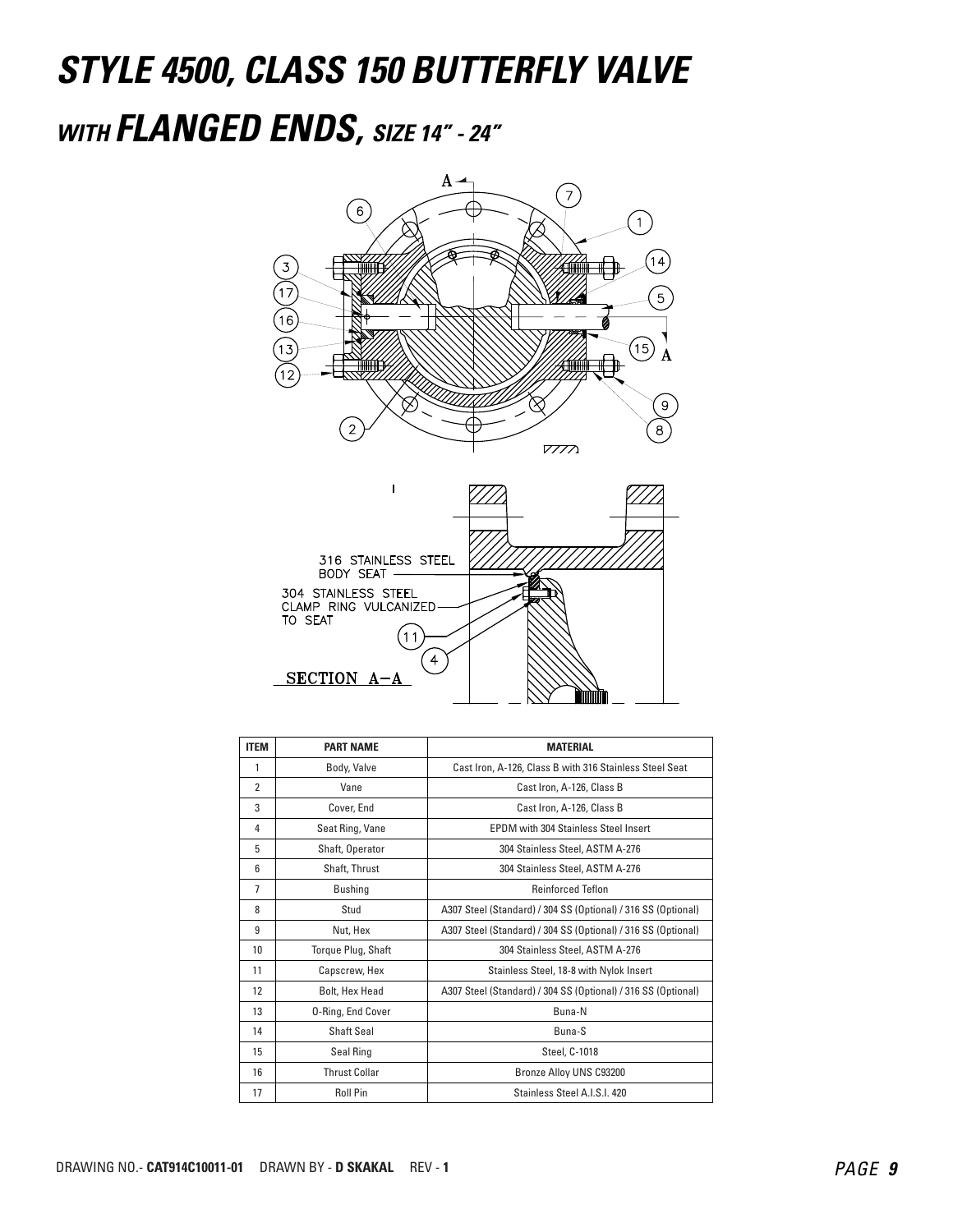# **STYLE 4500, CLASS 150 BUTTERFLY VALVE WITH FLANGED ENDS AND BURIED OPERATOR, SIZE 3" - 24"**





- Flow may be in either direction
- Valve shaft will meet or exceed requirements of shaft table per AWWA standard C-504 for applicable class. Reference AWWA C-111 (A.N.S.I. A21-11).
- "N" = Number of Turns to Close
- "P" = Number of Bolts on Each Flange
- "Q" = Diameter of Bolts
- Operated by 2" AWWA Operating / Wrench Nut
- Rated and tested for 250 PSI Working Pressure

| <b>VALVE SIZE</b>   | <b>OPERATOR MODEL</b> | D              | E           |            | G              | н           | К          |           | M              | N          |
|---------------------|-----------------------|----------------|-------------|------------|----------------|-------------|------------|-----------|----------------|------------|
| $3''$ & $4''$       | <b>FA12</b>           | $\overline{2}$ | $3 - 9/16$  | $5 - 9/16$ | 3              | $7 - 13/16$ | $3 - 7/16$ | $2 - 1/4$ | $1 - 3/8$      | $16 - 1/2$ |
| 6''                 | <b>FA12</b>           | $\overline{2}$ | $3 - 9/16$  | $5 - 9/16$ | 3              | $7 - 13/16$ | $3 - 7/16$ | $2 - 1/4$ | $1 - 3/8$      | $16 - 1/2$ |
| 8''                 | <b>FA12</b>           | $2 - 1/8$      | $3 - 11/16$ | $5 - 9/16$ | $3 - 7/8$      | $7 - 13/16$ | $4 - 1/2$  | $2 - 3/8$ | $\overline{2}$ | 24         |
| 10" & 12"           | <b>FA12</b>           | $2 - 3/8$      | $4 - 1/2$   | $5 - 9/16$ | $5 - 3/16$     | $7 - 13/16$ | $6 - 1/8$  | $2 - 3/4$ | $3 - 1/8$      | 36         |
| 14", 16", 18" & 20" | <b>FA16</b>           | $3 - 3/16$     | $5 - 3/4$   | $8 - 3/8$  | $\overline{7}$ | $12 - 5/16$ | $7 - 7/8$  | $3 - 1/4$ | 4              | 48         |
| 24''                | <b>FA25</b>           | $3 - 3/16$     | $6 - 1/4$   | $10 - 3/8$ | 9              | $14 - 5/16$ | $10 - 3/4$ | $3 - 7/8$ | 6              | 72         |

| <b>VALVE SIZE</b> | A           | в            | C          | J | P  | Q            | R          | s           | AA             | AB                                                                                             | <b>WEIGHT</b> |
|-------------------|-------------|--------------|------------|---|----|--------------|------------|-------------|----------------|------------------------------------------------------------------------------------------------|---------------|
| 3''               | 4           | $5 - 1/8$    | 6          | 5 | 4  | 5/8          | 9          | 15/16       | 4              | $5/8 - 11$                                                                                     | 75            |
| 4"                | 4           | $5 - 1/8$    | $7 - 1/2$  | 5 | 8  | 5/8          | 9          | 15/16       | $\overline{4}$ | $5/8 - 11$                                                                                     | 75            |
| 6''               | 5           | $6 - 1/8$    | $9 - 1/2$  | 5 | 8  | 3/4          | 11         | 1           | 4              | $3/4 - 10$                                                                                     | 95            |
| 8''               | 6           | $7 - 3/8$    | $11 - 3/4$ | 6 | 8  | 3/4          | $13 - 1/2$ | $1 - 1/8$   | 4              | $3/4 - 10$                                                                                     | 140           |
| 10''              | $7 - 3/4$   | $9 - 1/2$    | $14 - 1/4$ | 8 | 12 | 7/8          | 16         | $1 - 3/16$  | - - -          | $\frac{1}{2} \left( \frac{1}{2} \right) \left( \frac{1}{2} \right) \left( \frac{1}{2} \right)$ | 232           |
| 12"               | $9 - 1/2$   | $10 - 7/8$   | 17         | 8 | 12 | 7/8          | 19         | $1 - 1/4$   | - - -          | $\cdots$                                                                                       | 300           |
| 14''              | $10 - 7/16$ | $12 - 3/16$  | $18 - 3/4$ | 8 | 12 | $\mathbf{1}$ | 21         | $1 - 3/8$   | 4              | $1 - 8$                                                                                        | 485           |
| 16''              | $12 - 3/16$ | $13 - 15/16$ | $21 - 1/4$ | 8 | 16 | 1            | $23 - 1/2$ | $1 - 7/16$  | 4              | $1 - 8$                                                                                        | 570           |
| 18"               | $13 - 5/16$ | $15 - 1/16$  | $22 - 3/4$ | 8 | 16 | $1 - 1/8$    | 25         | $1 - 9/16$  | 4              | $1 - 1/8 - 7$                                                                                  | 735           |
| 20''              | $14 - 7/8$  | $16 - 5/8$   | 25         | 8 | 20 | $1 - 1/8$    | $27 - 1/2$ | $1 - 11/16$ | 4              | $1 - 1/8 - 7$                                                                                  | 860           |
| 24"               | 17-19/32    | $19 - 5/16$  | $29 - 1/2$ | 8 | 20 | $1 - 1/4$    | 32         | $1 - 7/8$   | 4              | $1 - 1/4 - 7$                                                                                  | 1165          |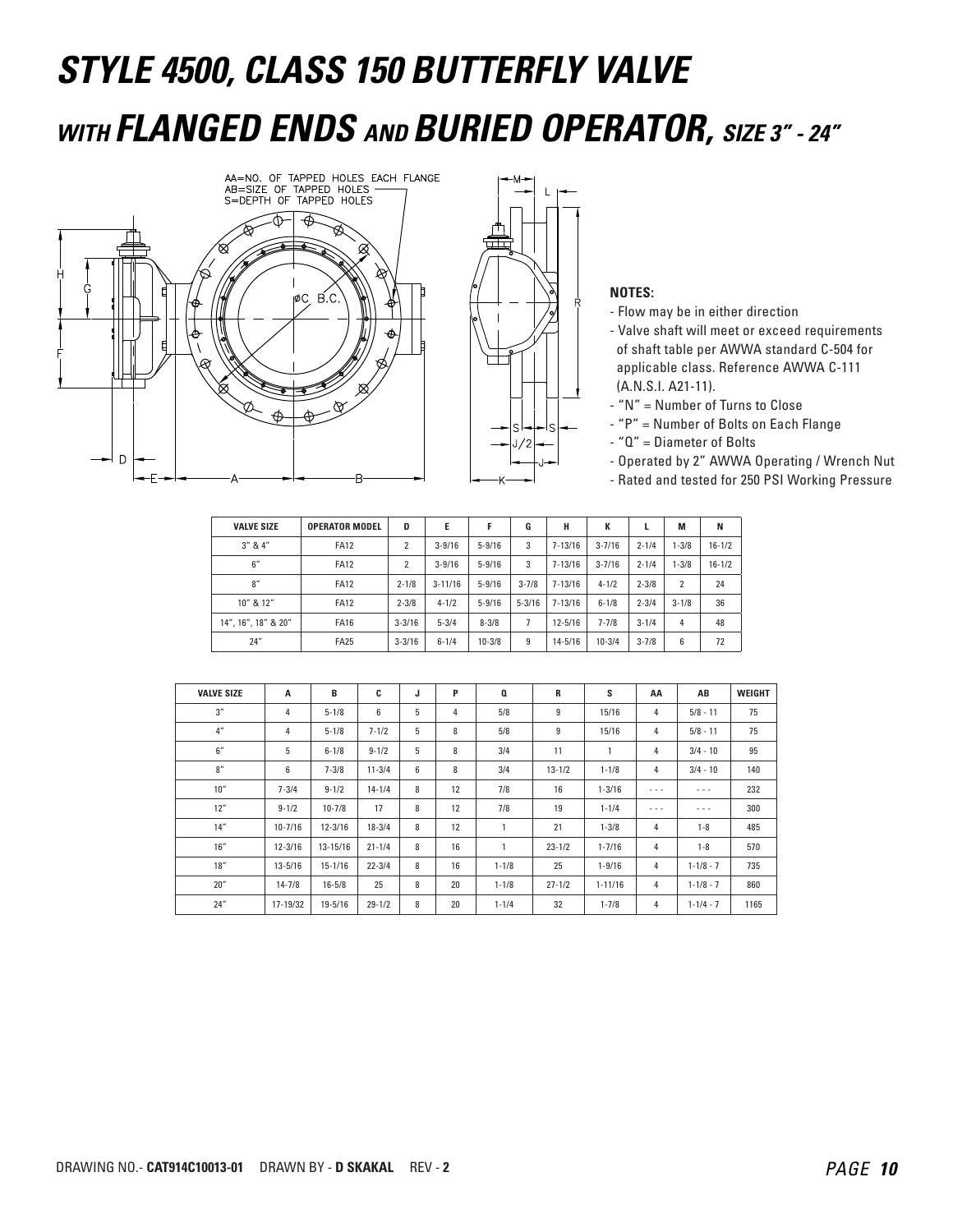# **STYLE 4500, CLASS 150 BUTTERFLY VALVE WITH FLANGED ENDS, POSITION INDICATOR AND HANDWHEEL OPERATOR, SIZE 3" - 24"**





AA=NO. OF TAPPED HOLES EACH FLANGE<br>AB=SIZE OF TAPPED HOLES<br>S=DEPTH OF TAPPED HOLES



- Flow may be in either direction

- Valve shaft will meet or exceed requirements of shaft table per AWWA standard C-504 for applicable class. Reference AWWA C-504 Flanges & Drilling (A.N.S.I. 125).

- "N" = Number of Turns to Close

- "P" = Number of Bolts on Each Flange

- "Q" = Diameter of Bolts

| <b>VALVE SIZE</b>   | <b>OPERATOR MODEL</b> | D              | Е           | F          | G  | н           | к          |           | М              | N          |
|---------------------|-----------------------|----------------|-------------|------------|----|-------------|------------|-----------|----------------|------------|
| $3''$ & $4''$       | <b>FA12</b>           | $\overline{2}$ | $3 - 9/16$  | $5 - 9/16$ | 10 | $7 - 13/16$ | $3 - 7/16$ | $2 - 1/4$ | $1 - 3/8$      | $16 - 1/2$ |
| 6''                 | <b>FA12</b>           | $\overline{2}$ | $3 - 9/16$  | $5 - 9/16$ | 10 | $7 - 13/16$ | $3 - 7/16$ | $2 - 1/4$ | $1 - 3/8$      | $16 - 1/2$ |
| 8''                 | <b>FA12</b>           | $2 - 1/8$      | $3 - 11/16$ | $5 - 9/16$ | 10 | $7 - 13/16$ | $4 - 1/2$  | $2 - 3/8$ | $\overline{2}$ | 24         |
| 10" & 12"           | <b>FA12</b>           | $2 - 3/8$      | $4 - 1/2$   | $5 - 9/16$ | 10 | $7 - 13/16$ | $6 - 1/8$  | $2 - 3/4$ | $3 - 1/8$      | 36         |
| 14", 16", 18" & 20" | <b>FA16</b>           | $3 - 3/16$     | $5 - 3/4$   | $8 - 3/8$  | 18 | $12 - 5/16$ | $7 - 7/8$  | $3 - 1/4$ | 4              | 48         |
| 24''                | <b>FA25</b>           | $3 - 3/16$     | $6 - 1/4$   | $10 - 3/8$ | 18 | $14 - 5/16$ | $10 - 3/4$ | $3 - 7/8$ | 6              | 72         |

| <b>VALVE SIZE</b> | A           | B            | C          | J | P  | $\mathbf{a}$ | R          | S           | AA                                                                                             | AB            | <b>WEIGHT</b> |
|-------------------|-------------|--------------|------------|---|----|--------------|------------|-------------|------------------------------------------------------------------------------------------------|---------------|---------------|
| 3''               | 4           | $5 - 1/8$    | 6          | 5 | 4  | 5/8          | 9          | 15/16       | $\overline{4}$                                                                                 | $5/8 - 11$    | 75            |
| 4"                | 4           | $5 - 1/8$    | $7 - 1/2$  | 5 | 8  | 5/8          | 9          | 15/16       | 4                                                                                              | $5/8 - 11$    | 75            |
| 6''               | 5           | $6 - 1/8$    | $9 - 1/2$  | 5 | 8  | 3/4          | 11         | 1           | 4                                                                                              | $3/4 - 10$    | 95            |
| 8''               | 6           | $7 - 3/8$    | $11 - 3/4$ | 6 | 8  | 3/4          | $13 - 1/2$ | $1 - 1/8$   | 4                                                                                              | $3/4 - 10$    | 140           |
| 10''              | $7 - 3/4$   | $9 - 1/2$    | $14 - 1/4$ | 8 | 12 | 7/8          | 16         | $1 - 3/16$  | $\frac{1}{2} \left( \frac{1}{2} \right) \left( \frac{1}{2} \right) \left( \frac{1}{2} \right)$ | $\cdots$      | 232           |
| 12"               | $9 - 1/2$   | $10 - 7/8$   | 17         | 8 | 12 | 7/8          | 19         | $1 - 1/4$   | $\frac{1}{2} \left( \frac{1}{2} \right) \left( \frac{1}{2} \right) \left( \frac{1}{2} \right)$ | $\cdots$      | 300           |
| 14''              | $10 - 7/16$ | $12 - 3/16$  | $18 - 3/4$ | 8 | 12 | $\mathbf{1}$ | 21         | $1 - 3/8$   | 4                                                                                              | $1 - 8$       | 485           |
| 16''              | $12 - 3/16$ | $13 - 15/16$ | $21 - 1/4$ | 8 | 16 | 1            | $23 - 1/2$ | $1 - 7/16$  | 4                                                                                              | $1 - 8$       | 570           |
| 18''              | $13 - 5/16$ | $15 - 1/16$  | $22 - 3/4$ | 8 | 16 | $1 - 1/8$    | 25         | $1 - 9/16$  | 4                                                                                              | $1 - 1/8 - 7$ | 735           |
| 20''              | $14 - 7/8$  | $16 - 5/8$   | 25         | 8 | 20 | $1 - 1/8$    | $27 - 1/2$ | $1 - 11/16$ | 4                                                                                              | $1 - 1/8 - 7$ | 860           |
| 24"               | 17-19/32    | $19 - 5/16$  | $29 - 1/2$ | 8 | 20 | $1 - 1/4$    | 32         | $1 - 7/8$   | 4                                                                                              | $1 - 1/4 - 7$ | 1165          |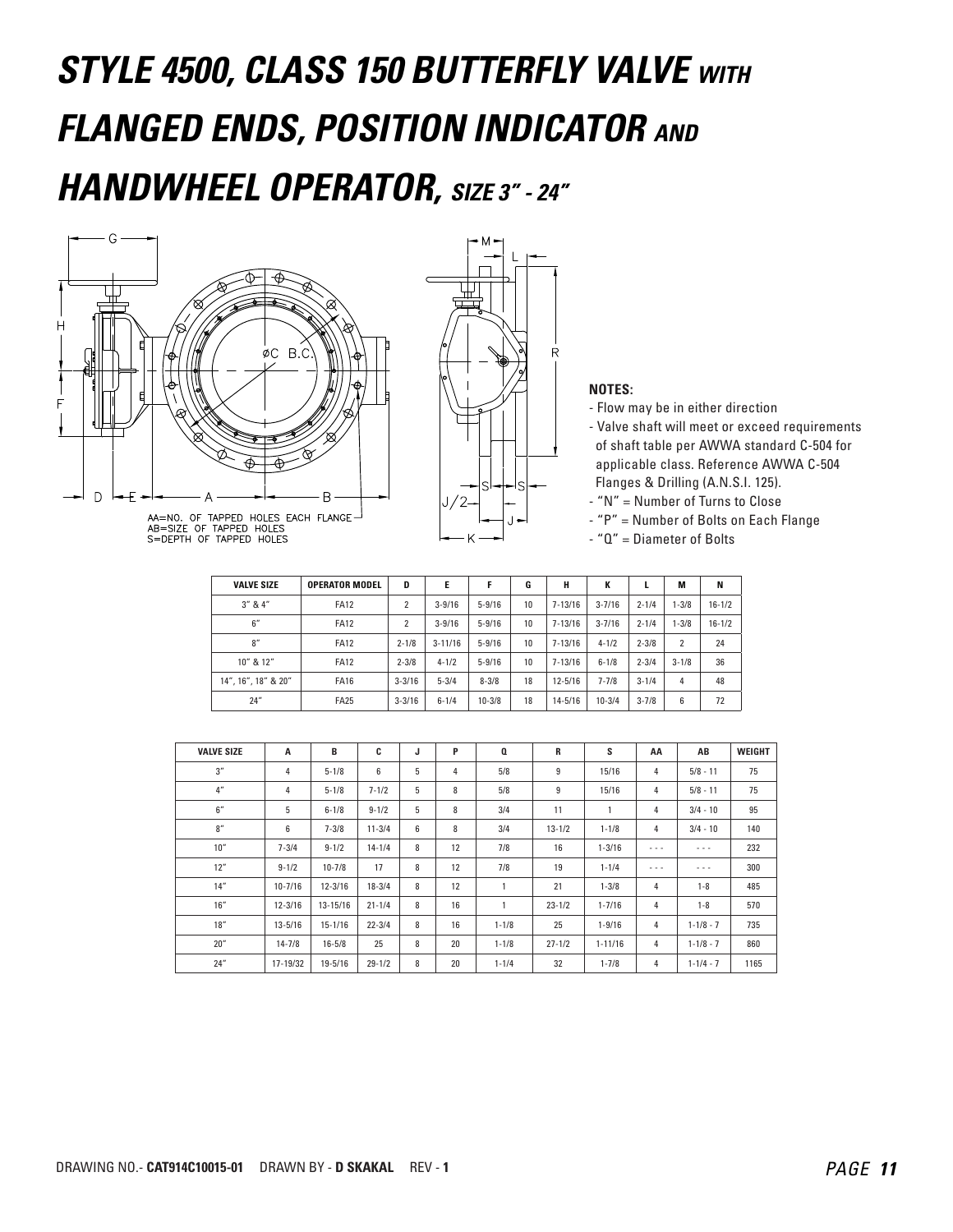# **STYLE 4500, CLASS 150 BUTTERFLY VALVE WITH MECHANICAL JOINT ENDS AND**

### **BURIED OPERATOR, SIZE 4" - 24"**





- Flow may be in either direction
- Valve shaft will meet or exceed requirements of shaft table per AWWA standard C-504 for applicable class. Reference
- AWWA C-111 (A.N.S.I. A21-11) - "N" = Number of Turns to Close
- "P" = Number of Bolts
- on each Flange
- "Q" = Diameter of Bolts
- Operated by 2" AWWA
- Operating / Wrench Nut
- Gasket, Glands, Bolts, for Mechanical Joint furnished with valve when specified on order.

| <b>VALVE SIZE</b>   | <b>OPERATOR MODEL</b> | D              | E           |            | G          | н           | К          |           | M              | N          |
|---------------------|-----------------------|----------------|-------------|------------|------------|-------------|------------|-----------|----------------|------------|
| 4 <sup>''</sup>     | <b>FA12</b>           | $\overline{2}$ | $3 - 9/16$  | $5 - 9/16$ | 3          | $7 - 13/16$ | $3 - 7/16$ | $2 - 1/4$ | $1 - 3/8$      | $16 - 1/2$ |
| 6''                 | <b>FA12</b>           | $\overline{2}$ | $3 - 9/16$  | $5 - 9/16$ | 3          | $7 - 13/16$ | $3 - 7/16$ | $2 - 1/4$ | $1 - 3/8$      | $16 - 1/2$ |
| 8''                 | <b>FA12</b>           | $2 - 1/8$      | $3 - 11/16$ | $5 - 9/16$ | $3 - 7/8$  | $7 - 13/16$ | $4 - 1/2$  | $2 - 3/8$ | $\overline{2}$ | 24         |
| 10" & 12"           | <b>FA12</b>           | $2 - 3/8$      | $4 - 1/2$   | $5 - 9/16$ | $5 - 3/16$ | $7 - 13/16$ | $6 - 1/8$  | $2 - 3/4$ | $3 - 1/8$      | 36         |
| 14", 16", 18" & 20" | <b>FA16</b>           | $3 - 3/16$     | $5 - 3/4$   | $8 - 3/8$  | 7          | $12 - 5/16$ | $7 - 7/8$  | $3 - 1/4$ | 4              | 48         |
| 24''                | <b>FA25</b>           | $3 - 3/16$     | $6 - 1/4$   | $10 - 3/8$ | 9          | $14 - 5/16$ | $10 - 3/4$ | $3 - 7/8$ | 6              | 72         |

| <b>VALVE SIZE</b> | A           | В            | C          | J         | P  | Q             | R            | S          | T          | V                          | WEIGHT |
|-------------------|-------------|--------------|------------|-----------|----|---------------|--------------|------------|------------|----------------------------|--------|
| 4"                | 4           | $5 - 1/8$    | $7 - 1/2$  | $2 - 1/2$ | 4  | $3/4x3$ $1/2$ | $9 - 1/8$    |            | $12 - 3/4$ | $+.07$<br>4.90<br>$-0.03$  | 80     |
| 6''               | 5           | $6 - 1/8$    | $9 - 1/2$  | $2 - 7/8$ | 6  | $3/4x3$ $1/2$ | $11 - 1/8$   | $1 - 1/16$ | 13         | $+.07$<br>7.00<br>$-.03$   | 100    |
| 8''               | 6           | $7 - 3/8$    | $11 - 3/4$ | 3         | 6  | 3/4x4         | $13 - 3/8$   | $1 - 1/8$  | 14         | $+.07$<br>9.15<br>$-0.03$  | 150    |
| 10''              | $7 - 3/4$   | $9 - 1/2$    | 14         | $4 - 1/4$ | 8  | 3/4x4         | 15-11/16     | $1 - 3/16$ | $15 - 1/8$ | $+.07$<br>11.20<br>$-0.03$ | 242    |
| 12"               | $9 - 1/2$   | $10 - 7/8$   | $16 - 1/4$ | $4 - 1/4$ | 8  | 3/4x4         | $17 - 15/16$ | $1 - 1/4$  | 16         | $+.07$<br>13.30<br>$-0.03$ | 310    |
| 14''              | $10 - 7/16$ | $12 - 3/16$  | $18 - 3/4$ | $5 - 3/8$ | 10 | 3/4x4         | $20 - 5/16$  | $1 - 5/16$ | $17 - 5/8$ | $+.06$<br>15.44<br>$-0.07$ | 510    |
| 16''              | $12 - 3/16$ | $13 - 15/16$ | 21         | $5 - 1/4$ | 12 | $3/4x4$ $1/2$ | $22 - 9/16$  | $1 - 3/8$  | $18 - 1/2$ | $+.06$<br>-.07<br>17.54    | 595    |
| 18"               | $13 - 5/16$ | $15 - 1/16$  | $23 - 1/4$ | $6 - 1/8$ | 12 | $3/4x4$ $1/2$ | 24-13/16     | $1 - 7/16$ | $19 - 1/4$ | $+.06$<br>19.64<br>$-07$   | 760    |
| 20''              | $14 - 7/8$  | $16 - 5/8$   | $25 - 1/2$ | $6 - 1/8$ | 14 | $3/4x4$ $1/2$ | $27 - 1/16$  | $1 - 1/2$  | $19 - 1/8$ | $+.06$<br>21.74<br>$-07$   | 885    |
| 24''              | 17-19/32    | $19 - 5/16$  | 30         | $7 - 1/2$ | 16 | 3/4x5         | $31 - 9/16$  | $1 - 5/8$  | $21 - 1/4$ | $+.06$<br>25.94<br>$-0.07$ | 1190   |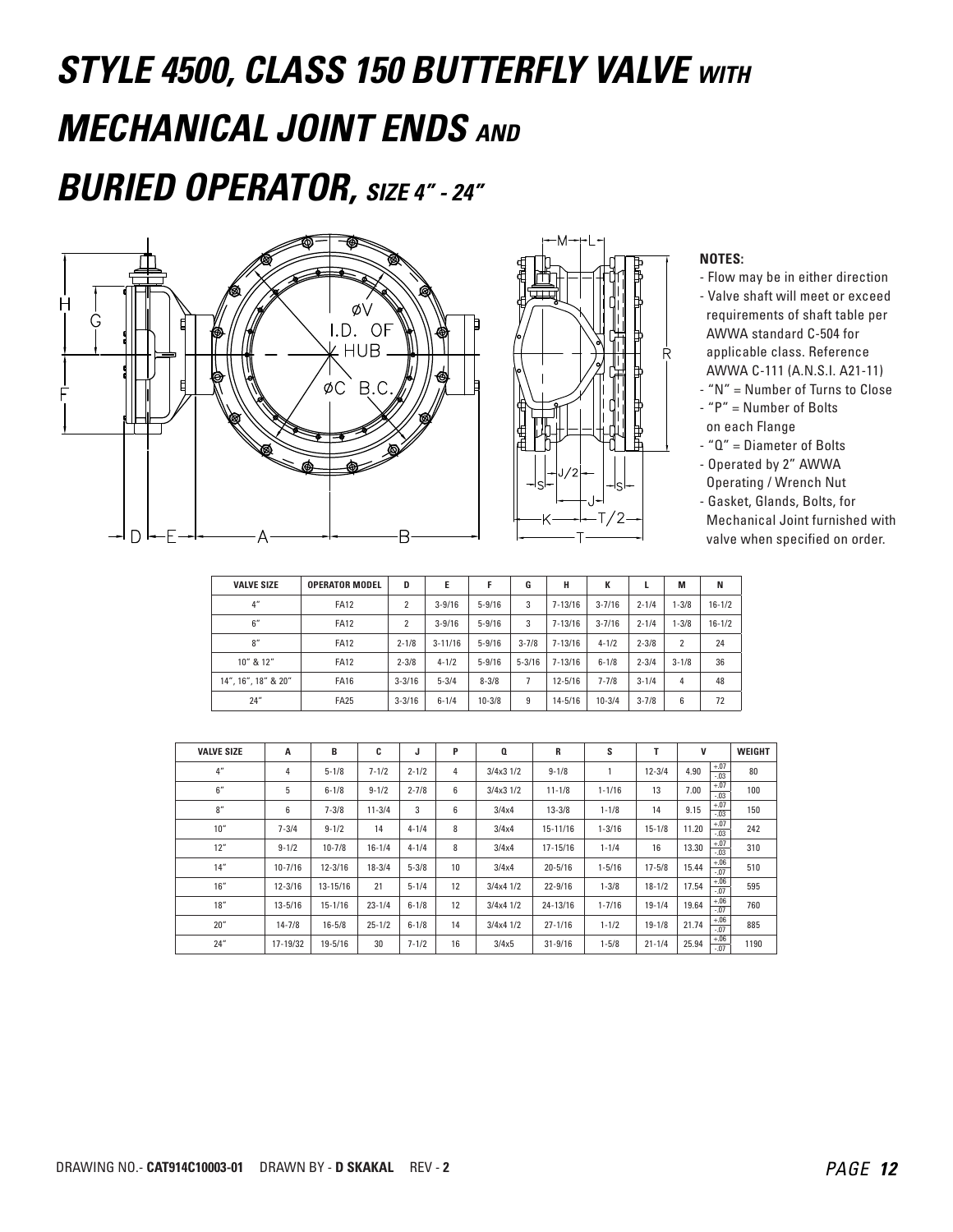# **STYLE 4500, CLASS 150 BUTTERFLY VALVE WITH FLANGED X MECHANICAL JOINT ENDS AND BURIED OPERATOR, SIZES 6", 8", 12" & 16"**



| <b>VALVE SIZE</b> | <b>OPERATOR MODEL</b> | A           | В            | c          | C <sub>1</sub> | D            |             |            | G          | н           | u          |            |           | M         |
|-------------------|-----------------------|-------------|--------------|------------|----------------|--------------|-------------|------------|------------|-------------|------------|------------|-----------|-----------|
|                   | <b>FA12</b>           | b           | $6 - 1/8$    | $9 - 1/2$  | $9 - 1/2$      | <sup>o</sup> | $3 - 9/16$  | $5 - 9/16$ | 3          | $7 - 13/16$ | $4 - 3/16$ | $3 - 7/16$ | $2 - 1/4$ | $-3/8$    |
|                   | <b>FA12</b>           |             | $7 - 3/8$    | $11 - 3/4$ | $11 - 3/4$     | $2 - 1/8$    | $3 - 11/16$ | $5 - 9/16$ | $3 - 7/8$  | $7 - 13/16$ | b          | $4 - 1/2$  | $2 - 3/8$ |           |
| 12"               | <b>FA12</b>           | $9 - 1/2$   | $10 - 37/8$  | 17         | $16 - 1/4$     | $2 - 3/8$    | $4 - 1/2$   | $5 - 9/16$ | $5 - 3/16$ | $7 - 13/16$ | $6 - 1/8$  | $6 - 1/8$  | $2 - 3/4$ | $3 - 1/8$ |
| 16''              | <b>FA16</b>           | $12 - 3/16$ | $13 - 15/16$ | $21 - 1/4$ | 21             | $3 - 3/16$   | $5 - 3/4$   | $8 - 3/8$  |            | $12 - 5/16$ | $6 - 5/8$  | $7 - 7/8$  | $3 - 1/4$ | 4         |

| <b>VALVE SIZE</b> | N          |    | P <sub>1</sub> | Q   | <b>Q1</b>            | R          | R1          | G         | S1        |             |                           | W         | AA       | AB         | WEIGHT |
|-------------------|------------|----|----------------|-----|----------------------|------------|-------------|-----------|-----------|-------------|---------------------------|-----------|----------|------------|--------|
| 6''               | $16 - 1/2$ | 8  | 6              | 3/4 | $3/4 \times 3 - 1/2$ | 11         | $11 - 1/8$  |           | $-1/16$   | $6 - 11/16$ | $+.07$<br>7.00<br>$-0.03$ | $2 - 1/2$ |          | $3/4 - 10$ | 90     |
| 8''               | 24         | 8  | 6              | 3/4 | $3/4 \times 4$       | $13 - 1/2$ | $13 - 3/8$  | 1-1/8     | $1 - 1/8$ | $7 - 1/2$   | $+.07$<br>9.15<br>$-0.03$ |           |          | $3/4 - 10$ | 145    |
| 12'               | 36         | 12 | 8              | 7/8 | $3/4 \times 4$       | 19         | 17-15/16    | $1 - 1/4$ | $1 - 1/4$ | $8 - 5/8$   | $+.07$<br>13.30<br>$-.03$ |           | $\cdots$ | $\cdots$   | 295    |
| 16''              | 48         | 16 | 12             |     | $3/4 \times 4 - 1/2$ | $23 - 1/2$ | $22 - 9/16$ | $-3/16$   | $1 - 3/8$ | $10 - 1/8$  | $+.06$<br>17.54<br>$-.03$ |           |          | $-8$       | 585    |

- Flow may be in either direction
- Valve shaft will meet or exceed requirements of shaft table per AWWA standard C-504 for applicable class.
- Reference AWWA C-504 Flanges & Drilling (A.N.S.I. 125)
- Reference AWWA C-111 Flanges & Drilling (A.N.S.I. A21-11)
- "N" = Number of Turns to Close
- "P" = Number of Bolts on Each Flange
- "Q" = Diameter of Bolts
- Operated by 2" AWWA Operating / Wrench Nut
- Gasket, Glands, Bolts for Mechanical Joint furnished with valve when specified on order